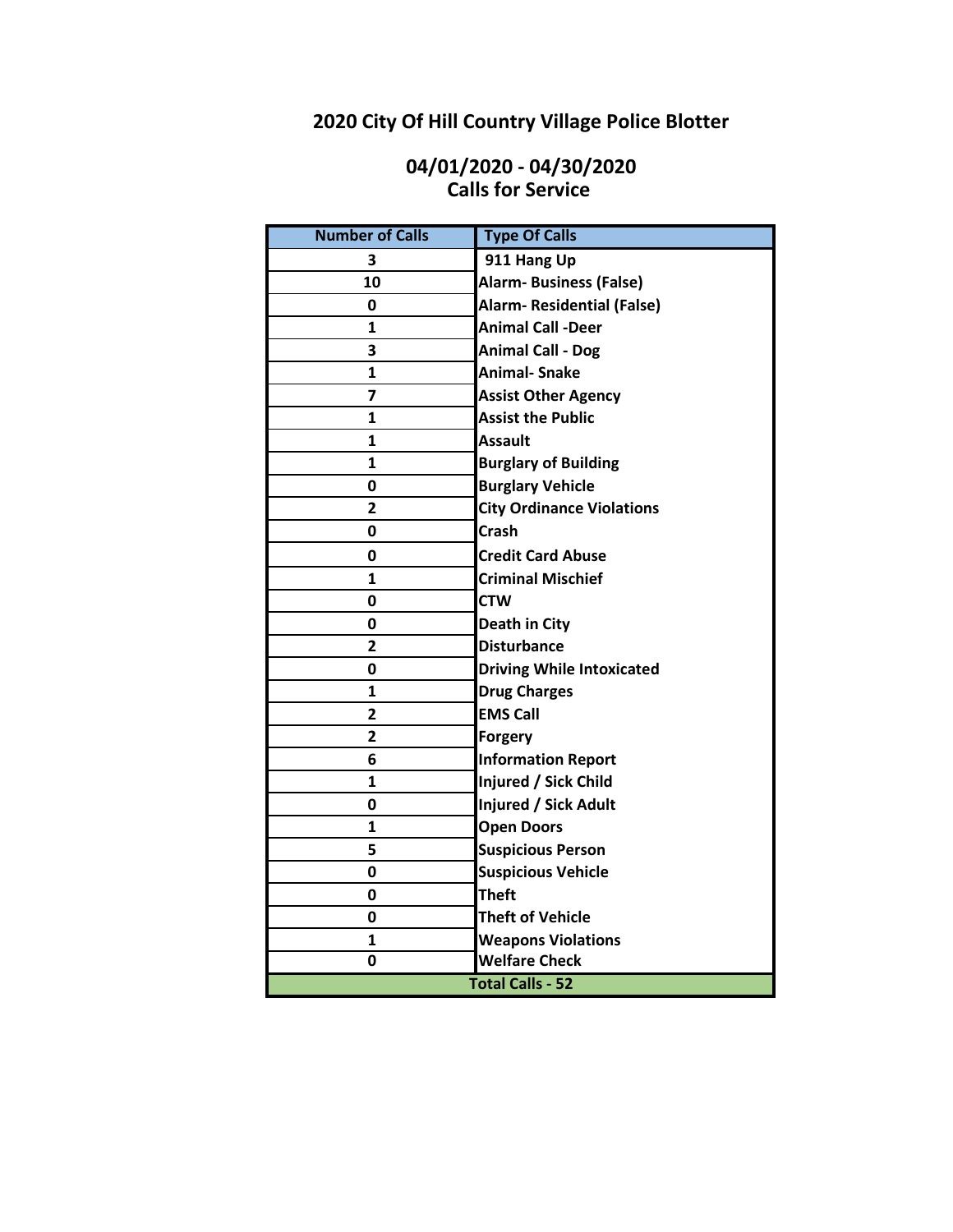# **Calls Of Interest**

**Offense: Forgery \$2500-\$30,000 Date: 4/8/2020 Time: 0900 hrs Location: 15300 San Pedro**

#### **Details:**

The Complainant states that a contractor doing landscaping work for her may have written a check on her business checking account for \$3500.00 without her effective consent. After looking at the check, it was not the same as the checks the complainant has in her check book. The suspect created a fictitious check and placed the bank account number on it. CID Unit is Invesigation this Crime.

**Offense: Unlawfully Carry / Poss Meth Date: 04/12/2020 Time: 1329 hrs Location: 15600 San Pedro**

#### **Details:**

Officers received a call for a supicious person locked in the bathroom of a business. Officers arrived and attempted to contact the person in the restroom. Eventually the suspect came out and was excorted outside and after a brief struggle was placed in handcuffs and under arrest for criminal trespass. After searching the suspects purse, a handgun and Methamphetamine was located and the supect was charged with Unlawfully Carrying and Poss Methamphetamine.